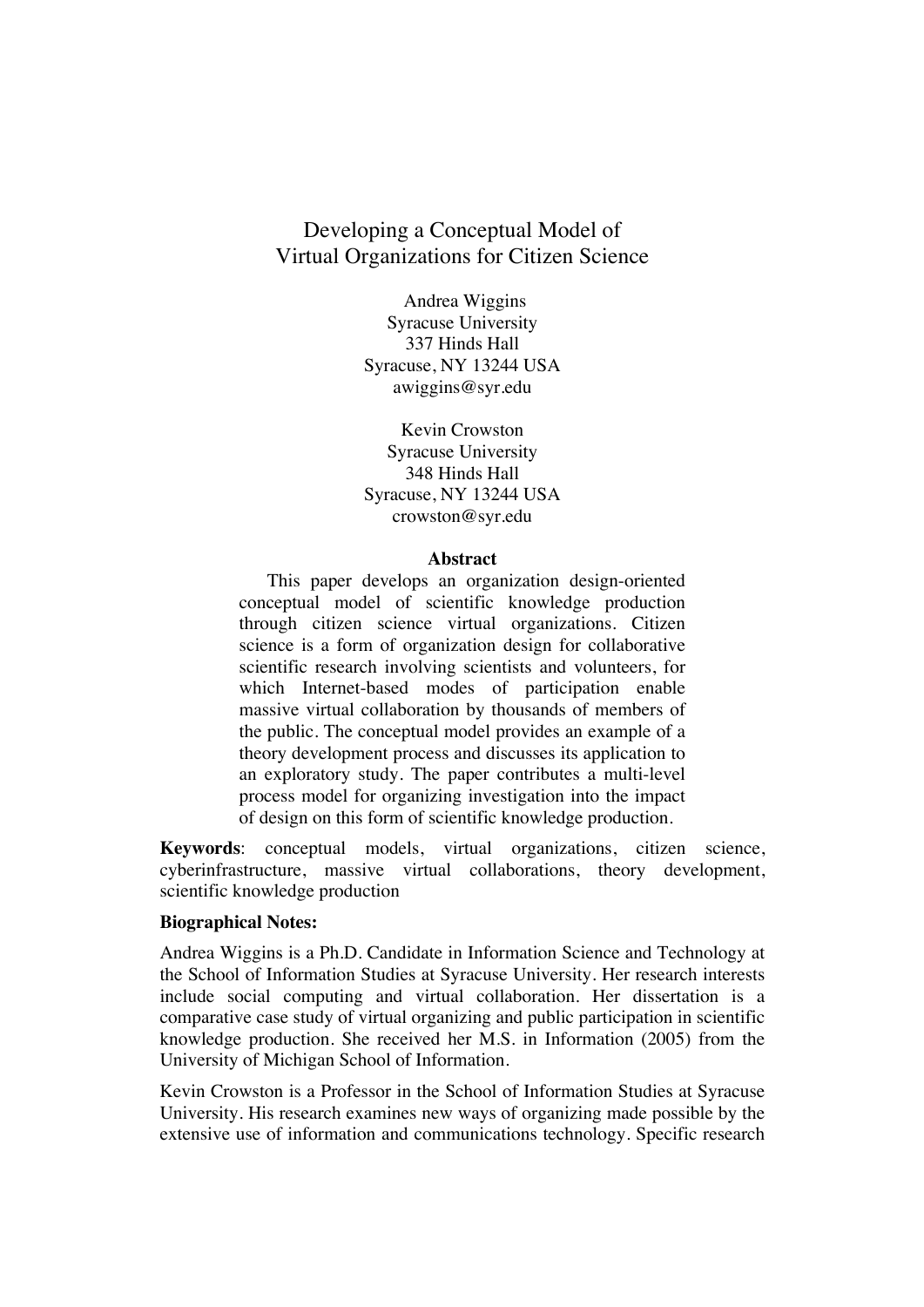topics include the development practices of Free/Libre Open Source Software teams and work practices and technology support for citizen science research projects, both with NSF support. He received his Ph.D. (1991) in Information Technologies from the Sloan School of Management, Massachusetts Institute of Technology (MIT).

### **1 Introduction**

Virtual organization (VO) designs have been discussed in the literature for some time. One promising area of application for VOs is to scientific research, using information and communications technologies (ICT) to enable collaboration among scientists (Hey & Trefethen 2005, Freeman, et al. 2005); however, the organization of such VOs is still a new area of research. Designing effective VOs to support scientific collaboration requires the application of social science and computer science research and practice to the study and implementation of new organization designs, including the integrated structuring, modeling, development and deployment of systems and people.

Prior research on VOs for scientific work has focused primarily on distributed collaboration among scientists and related professionals, leading to a rich stream of research on scientific collaboratories (e.g., Finholt 2002, Chin & Lansing 2004). However, the widespread deployment of ubiquitous computing technologies has enabled new options for distributed collaboration. A variety of phenomena that can be loosely described as massive virtual collaboration (e.g., social networking, open source software development, Wikipedia (Crowston & Scozzi 2008, Nov 2007, Forte & Bruckman 2008)) prompt us to consider the potential of VOs for supporting large-scale, distributed and heterogeneous participation in scientific research.

We are interested in particular in the phenomenon of citizen science (Clark & Illman 2001, Cohn 2008), that is, research projects involving "partnerships between volunteers and scientists that answer real-world questions" (Bonney & Shirk 2007). These project-based partnerships are a form of VO, fitting the U.S. National Science Foundation's definition of "a group of individuals whose members and resources may be dispersed geographically, but who function as a coherent unit through the use of cyberinfrastructure" $\cdot$ <sup>1</sup>. There are few studies of this form of VO, however, so design principles and potential benefits for science are still being established.

Conceptualizing processes of participation is a first step to developing a theoretical basis for designing virtual organizations for citizen science. This paper draws from social science theory to develop an interdisciplinary designoriented conceptual model of massive virtual collaboration for scientific knowledge production. Although organizational emergence does not always

<sup>|&</sup>lt;br>|<br>| <sup>1</sup> from the Virtual Organizations as Sociotechnical Systems (VOSS) Program Solicitation, NSF 09-540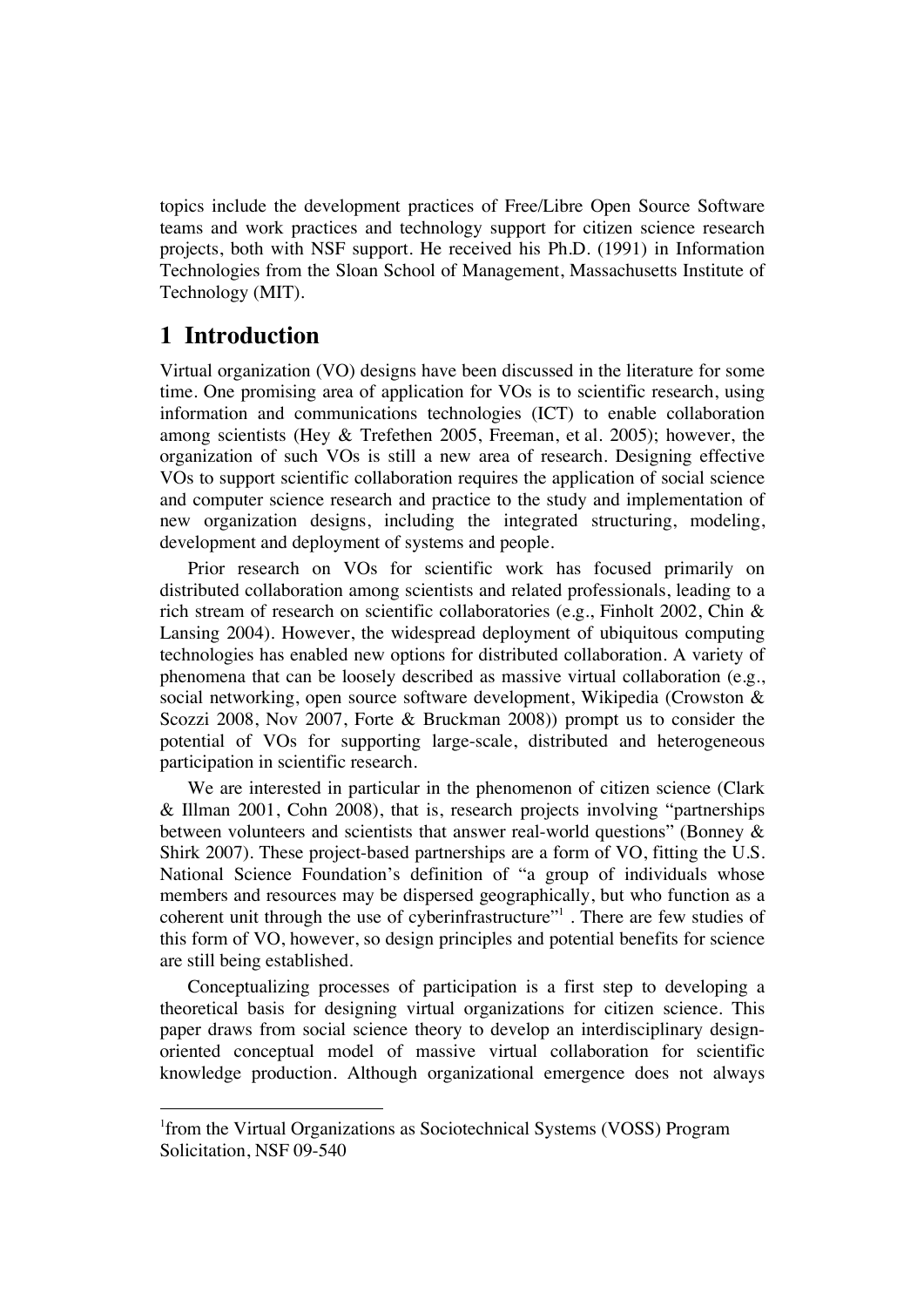unfold in the top-down fashion that this design-oriented perspective suggests, the model is suited to the goals of providing a foundation for future research and practical decision-making. The model contributes a multi-level model for organizing investigation into organization, task and technology design in virtual citizen science projects.

# **2 Motivation**

Citizen science projects conducted via web technologies can yield massive virtual collaborations based on voluntary contributions by diverse participants. The increasing scale of citizen science projects, some of which involve hundreds of thousands of members of the public in distributed data collection and analysis, suggests a need for additional research. In particular, designing organizations to support this form of scientific knowledge production requires understanding the effects of organization and task design on the scientific outcomes of citizen science projects.

Citizen science is related to long-standing programs employing volunteer monitoring for natural resource management (Cooper, et al. 2007, Firehock & West 1995) and is often employed as a form of education and outreach to promote public understanding of science (Brossard, et al. 2005, Krasny & Bonney 2005). However, modern citizen science projects are increasingly focused on benefits to the scientific research as well (Bonney & LaBranche 2004, Baretto, et al. 2003). The evidence is clear that in the right circumstances, citizen science can work on a massive scale and is capable of producing high quality data as well as unexpected insights and innovations (Trumbull, et al. 2000, Fore, et al. 2001).

Public contributions to scientific research can take a variety of forms, with participation ranging from nearly passive to deep engagement in the full process of scientific inquiry. Diverse volunteer populations can contribute to scientific research through a variety of activities, from primary school students engaging in structured classroom projects, to families volunteering together in "bioblast" one-day organism census events, to geographically-distributed individuals monitoring wildlife populations over time.

In the ecological sciences, citizen science projects have focused primarily on observation of ecosystems and wildlife populations (e.g., monarch butterflies, birds, reef fishes), where volunteers form a human sensor network for data collection. For example, in the *Great Sunflower Project*<sup>2</sup>, volunteers grow sunflowers, then report on the numbers of bees that visit the plants in order to gauge the level of pollination activity.

In contrast to these data collection projects, in astronomy research, volunteers apply superior human perceptual capacities to computationally difficult image recognition tasks, providing an important service in data analysis.

 $\frac{1}{2}$ http://www.greatsunflower.org/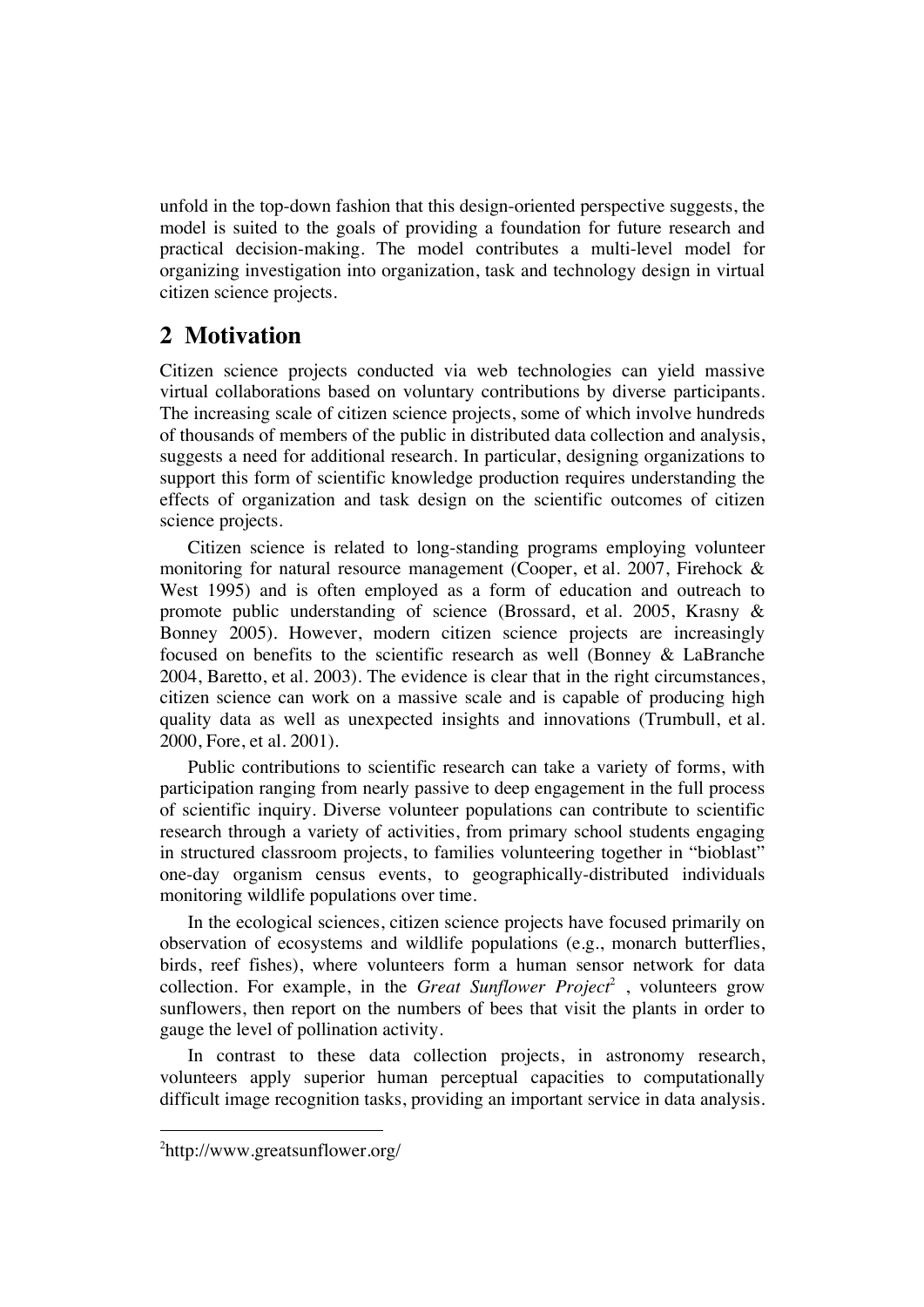*Galaxy Zoo*<sup>3</sup> is such a project, organized by an international team of professional astronomers to classify images of galaxies from the Sloan Digital Sky Survey (Cho & Clery 2009). Volunteers contribute to data reduction through classification tasks performed through a web portal that presents images of galaxies and asks volunteers to make judgements about specific characteristics of the shapes of galaxies. In its first instantiation, *Galaxy Zoo* volunteers classified 750,000 galaxies in record time and the data have been reincorporated into virtual astronomical observatory tools used by both professional researchers and the public. In its second and third versions, *Galaxy Zoo 2* and *Galaxy Zoo: Hubble*, the project has elicited progressively more complex classification judgments from volunteers, implemented based on the high quality of the results from the simple initial classification. At the start of its third year, *Galaxy Zoo* had classified over 56 million galaxies and counts a growing contributor base of over a quarter million volunteers around the world.

Beyond simply providing image processing services for science, *Galaxy Zoo* participants have made new discoveries, such as Hanny's Voorwerp, an astronomical object of unknown nature (*voorwerp* means "object" in Dutch), which was discovered in 2007 by Hanny van Arkel, a Dutch elementary school teacher. Hanny's Voorwerp is remarkable for its unusual form and color and for emitting more energy than any object previously observed in the universe. The *Galaxy Zoo* researchers will use the Hubble Telescope to examine this new astronomical body. Hanny's Voorwerp demonstrates how profoundly volunteer contributions to scientific research can influence the course of scientific knowledge production.

In addition to innovation, *Galaxy Zoo* volunteers deliver quality; their collective reliability is as good or better than that of professional astronomers. The project's leaders ensure quality by having each image evaluated by multiple volunteers (up to 250 ratings per image), with algorithmic indentification of lowconsensus items for professional review. Even without these quality assurance strategies, researchers have found that elementary school children can provide scientifically valid data for species identification, with seventh-graders reporting counts of crab species at 95% accuracy and third-graders correctly identifying animals 80% of the time, an acceptable reliability rate for most ecological studies (Delaney, et al. 2007).

Organizational designs that involve the public are not new to science (e.g., the Audubon Christmas bird count started in 1900), but we are now reaching the point where ubiquitous computing makes broad participation by the public in scientific work a realistic research strategy for an increased variety of scientific research problems. The potential benefits of citizen science are beginning to be realized more widely, particularly when coupled with traditional scientific studies; combined with the growth of technologies that can enable broader participation, this has lead to a swiftly increasing number of projects (Silvertown

 <sup>3</sup> http://www.galaxyzoo.org/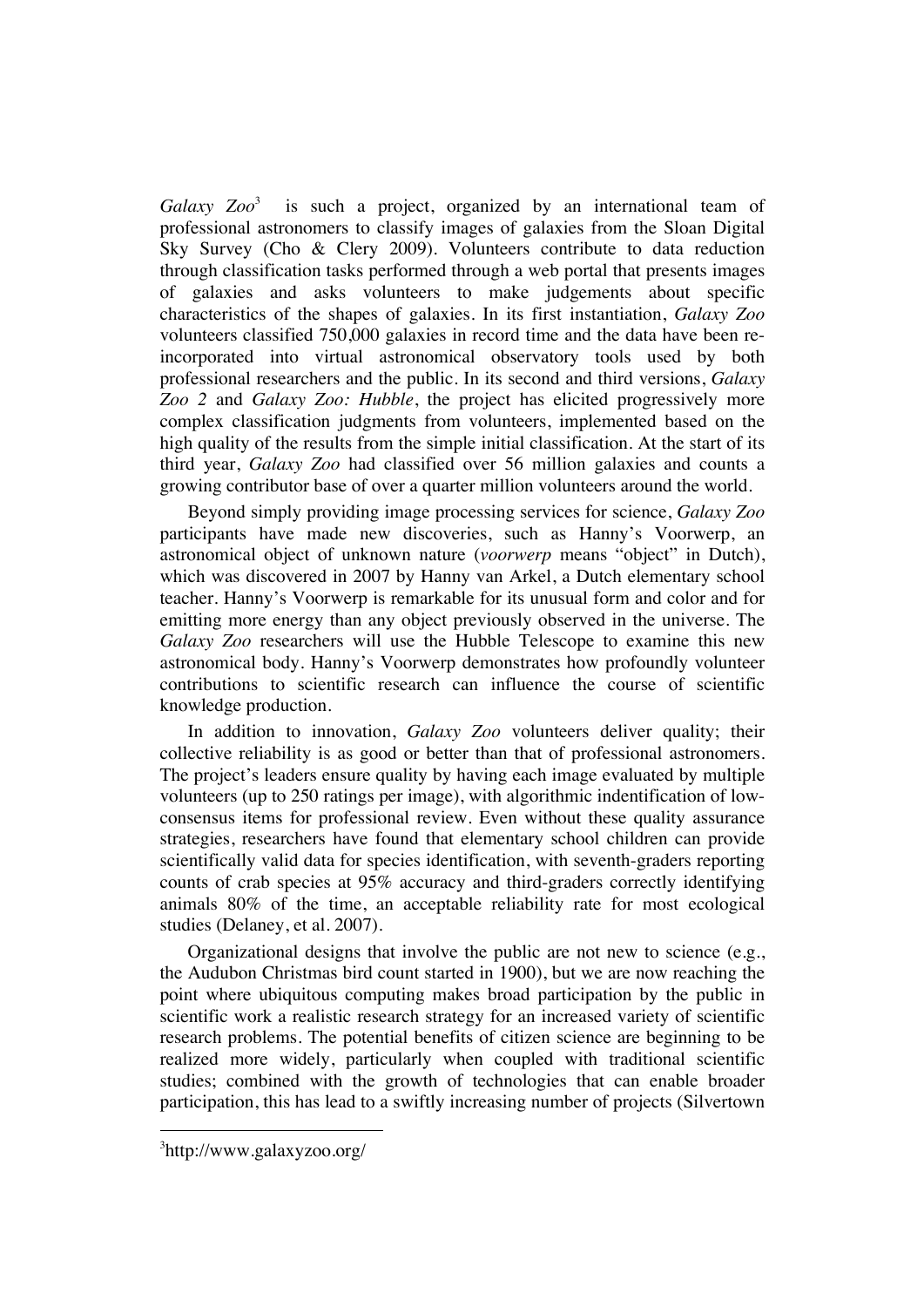2009). Designing such projects for sustainable and scientifically valid outcomes requires a better conceptual understanding of this organizational design, however, which is the goal of this paper.

#### **3 Theory Development Process**

There are many strategies for theory development. In the interdisciplinary research that characterizes many phenomenon-oriented studies, contextualizing an existing theoretical framework can provide a strong initial model for study of a new phenomenon or research context. Developing an initial conceptualization requires working out how to transfer what we know from other settings to a new context, given their similarities and differences. For contextualization of a model to provide satisfying results, the initial model must bear some resemblance to an empirically and theoretically informed understanding of the phenomenon.

To develop our model, we first considered a variety of prior settings. At the most basic level, we chose to analyse citizen science projects as a kind of small group, specifically, a work team. We selected the literature on small groups as a starting point because there are a number of functional similarities in the structure of participation, making it reasonable to employ a model drawn from small groups theory as a starting point. For the current study, our conceptual model draws on work in the small group literature, (e.g., Hackman & Morris 1978, Marks, et al. 2001, McGrath & Hollingshead 1994). Although citizen science efforts are typically organized as projects, which are a distinct unit of analysis, their governance and structure are frequently similar to those of an organization, making our conceptual model relevant to organizational design (and vice versa).

We also examined a variety of more specific models developed to describe particular empirical settings. Citizen science projects are similar in some respects to massive virtual collaborations and peer production phenomena such as FLOSS or Wikipedia. These technology-mediated massive virtual collaborations are frequently referred to as forms of crowdsourcing, an illdefined but now common term which refers to a set of distributed production models that make an open call for contributions from a large, undefined network of people (Howe 2006). Initially introduced as a novel alternative business model, more recent popular use of the term has applied it to any form of collective intelligence that draws on large numbers of participants through the Internet.

While most citizen science does not fully meet the definition of peer production (Benkler 2002), in which the prototypical model is non-hierarchical and self-organizing, they do share other features of this work design. At a conceptual level, citizen science VOs and other lightweight peer production models are often subject to pooled interdependence, in which each incremental piece of work contributes to the whole without being contingent on other parts. This strategy relies on minimally sized and minimally complex work units that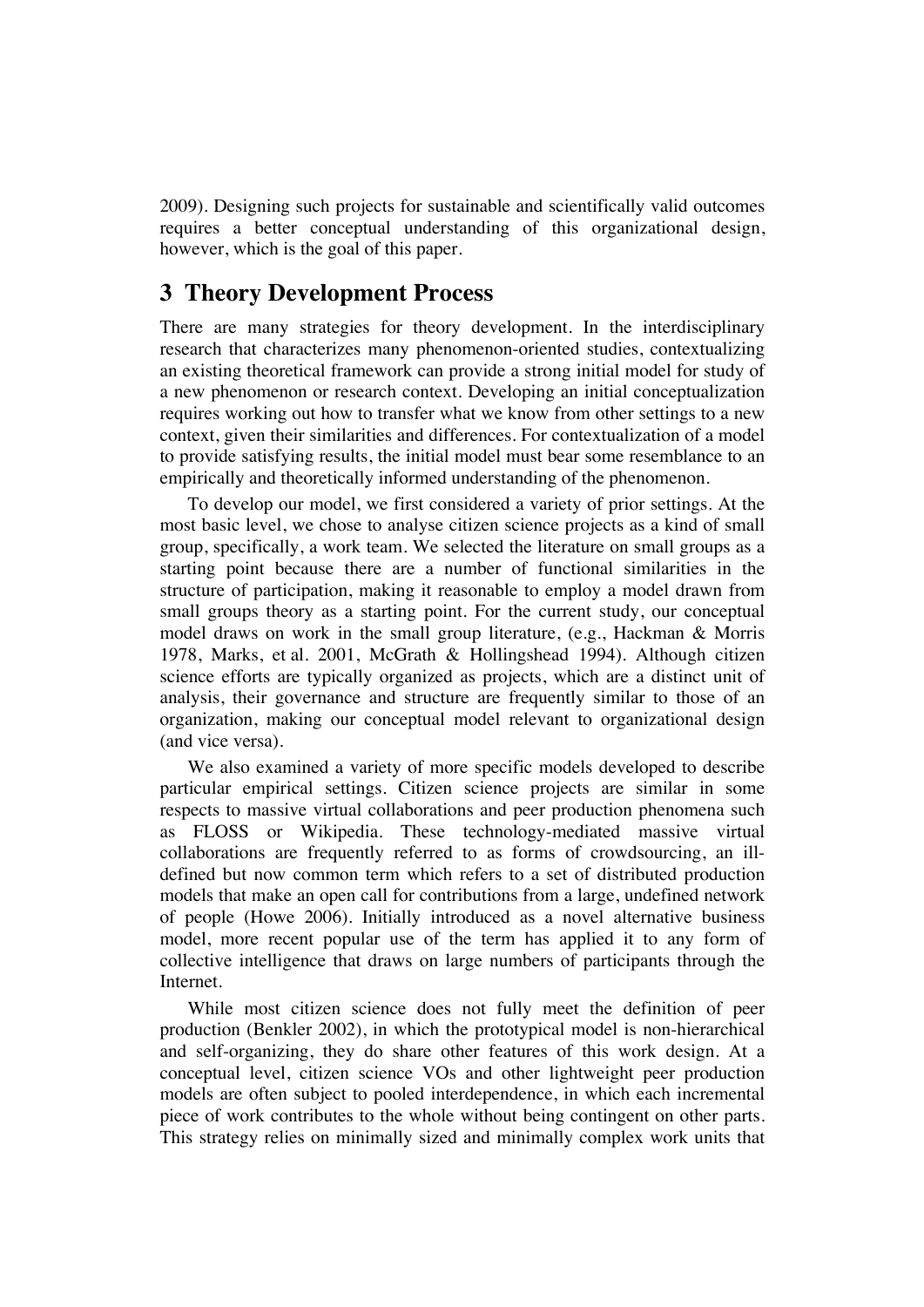are completed by large numbers of contributors (Haythornthwaite 2009), which can make up for the inconsistency of participation and turn-over of contributors to maintain sustainability despite dynamic membership (Butler 2001). These principles of task design are also consistent with the design requirements for most virtual citizen science projects, which must balance volunteer recruitment and retention efforts, and in some cases may need to acquire greater numbers to achieve geographic skill, as well as making up for inconsistencies in participation.

Additional related studies focus on cyberinfrastructure (CI), that is, largescale ICT to support distributed scientific research, which is also known as einfrastructure, or in scientific contexts, eScience (Jackson, et al. 2007, Edwards, et al. 2009). Virtual citizen science similarly relies increasingly on ICT to overcome discontinuities inherent in massively distributed work, often with the goal of increasing the scale of participation. The level of CI support for citizen science VOs also varies substantially, from simple data collection to more sophisticated task and social support. Initial studies of CI projects have focused primarily on the same challenges as those of collaboratories, particularly coordination, geographic dispersion and social aspects of science and technology (e.g., Hepsш, et al. 2009, Lee, et al. 2006, Lawrence, et al. 2007). Unlike collaboratories, CI projects were found to have more decentralized leadership with the increasing scale of participation resulting in increasing discontinuities and reliance on ICT to moderate their effects.

However, none of these prior efforts fully address the unique characteristics of the citizen science setting, as the combination of volunteer contributions and scientific goals pose particular constraints on task design. For example, assuring the reliability of data collection is critical to the value of a scientific project, but not a matter that can necessarily be left to the "wisdom of crowds" (Surowiecki 2004, Roman 2009). Including volunteers in scientific research projects results in very different distributed organizational structures than those of scientific collaboratories, raising new challenges for effective collaboration. Current research on CI typically assumes that scientists and related professionals are the primary participants; for example, the design of scientific collaboratories may tacitly assume that participants have comparable and high levels of skill and will contribute relatively equally. This is rarely the case for citizen science volunteers, who may have widely varying levels of skill or knowledge and are likely to contribute at levels differing by orders of magnitude. Combined, these factors raise unique concerns for designing systems and organizations to support citizen science. To address these concerns required development of a tailored conceptual model.

Given the similarity of citizen science VOs to other forms of massive virtual collaboration, we drew initially on our prior research on FLOSS teams by starting our work with a conceptual model developed from a review of empirical literature on FLOSS development, which itself extends an earlier framework (Crowston, et al. 2005). To adapt this model for citizen science projects, we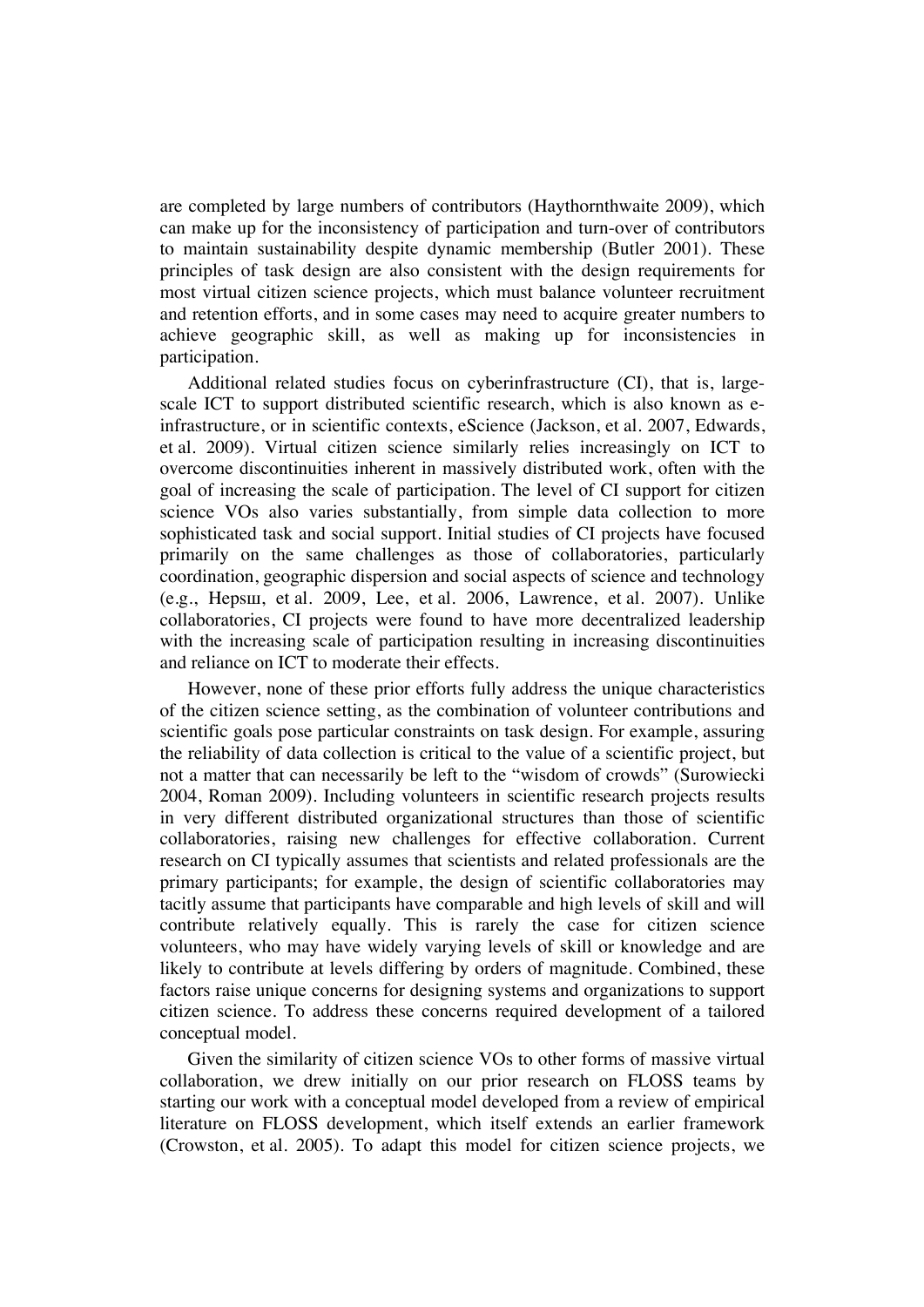examined the literature in related areas—most notably volunteerism and scientific collaboration—to tailor the model for the context of online participation. The original constructs were examined individually and retained, replaced or augmented by other constructs. Synthesizing elements from organization design, sociology and studies of nonprofit management with a framework based in small group theory strengthens our conceptual model for understanding the antecedents of scientific knowledge production through massive virtual collaboration.

Among the adaptations, the more contextually relevant processes of scientific research, data management and volunteer management were substituted for software development practices and firm involvement practices noted in the FLOSS setting. Similarly, the concepts of software implementation and evolution were translated into knowledge and innovation, the desired outputs of scientific knowledge production. The emergent states of roles and commitment were retained for their potential relevance to the context of citizen science VOs. Finally, social processes were included in the individual level of the model as joining and contributing processes, with the expectation that additional social processes will be revealed through empirical research. The result of this process is a conceptual model that is firmly anchored in basic theory, whilst still being adapted to the unique features of this setting.

## **4 Conceptual Model**

In this section we present the conceptual model for further study. Figure 1 shows the initial version of our model.

As noted above, the basic structure is drawn from work on work teams. Guzzo & Dickson (1996), p. 308 defined a work team as "made up of individuals who see themselves and who are seen by others as a social entity, who are interdependent because of the tasks they perform as members of a group, who are embedded in one or more larger social system (e.g., community, or organization) and who perform tasks that affect others (such as customers or coworkers)". A team differs from a community of practice because members have a shared output, whereas in communities of practice members share common practices, but are individually responsible for their own tasks (Wenger 1999). Members of a citizen science project share a goal and social identity and they perform interdependent tasks. Although the individual tasks are typically designed to reduce reciprocal and sequential interdependencies and thereby reduce coordination costs, the collective outcome is strongly affected by pooled interdependence (Thompson, et al. 2003). Even though individual tasks seem independent, the final product comprises the collective contributions and value of each individual contribution is dependent upon others' contributions.

Drawing on further on the small groups literature, we organized our conceptual model as an input-mediator-output-input (IMOI) model (Ilgen, et al. 2005). We selected the IMOI model because it provides a theoretical framework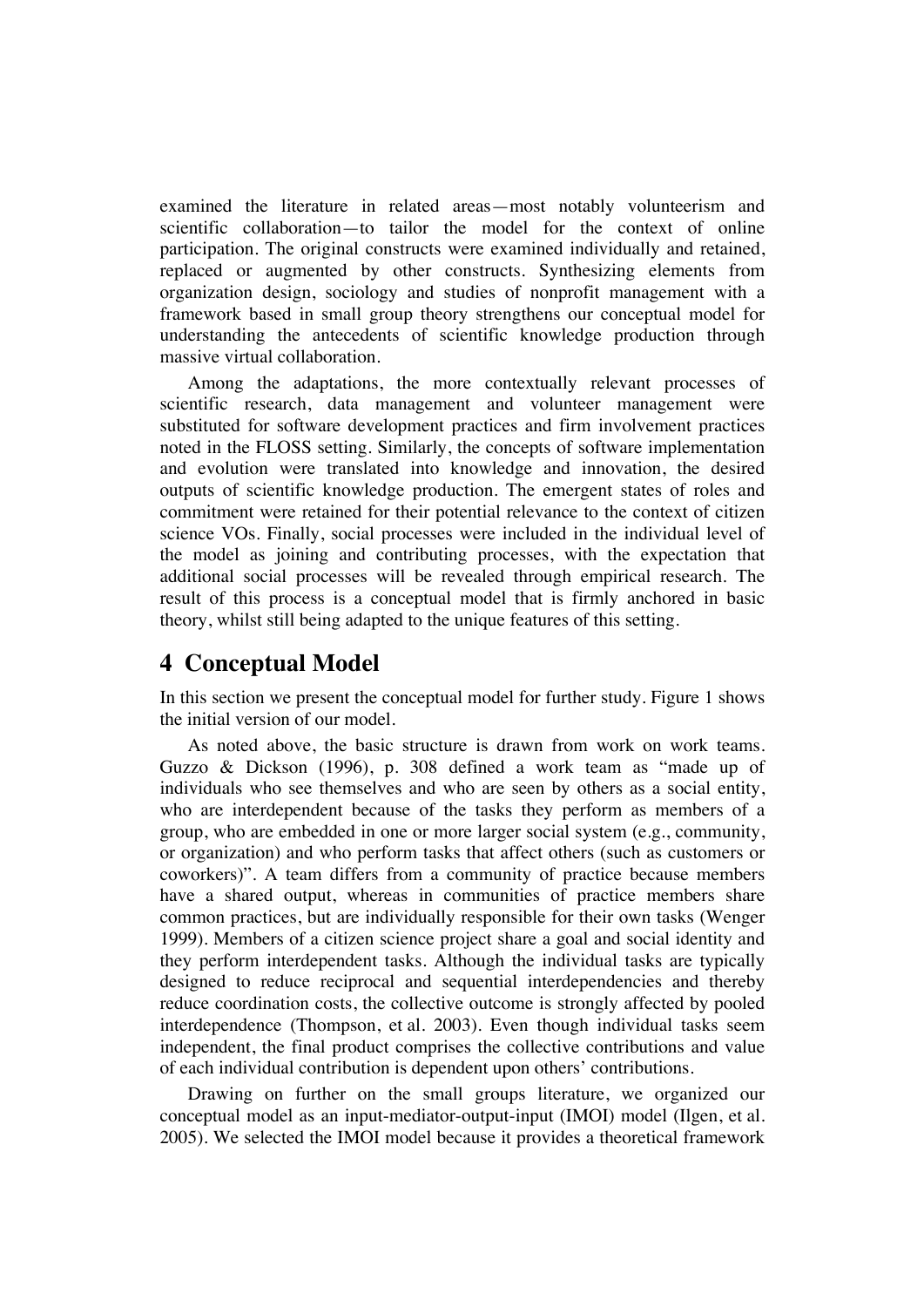of socially-embedded teams over time and improves on the prior IPO models of work groups by including feedback loops and separating emergent states from processes. The structure of an IMOI model categorizes constituent concepts as inputs, mediators and outputs. Inputs are the starting conditions of a team, which includes member characteristics and project/task characteristics (Hackman & Kaplan 1974). Mediators represent factors that mediate the influence of inputs on outputs and are further divided into two categories: processes and emergent states. Processes represent dynamic interactions among team members as they work on their projects, leading to the outputs. Emergent states are constructs that characterize dynamic team properties, which vary based upon context; they describe the team's cognitive, motivational and affective states, rather than activities and processes. Outputs are the task and non-task consequences of a team functioning. The feedback loop from outputs to inputs treats outputs as inputs to future team processes and emergent states; as a result, not all processes or inputs may be active at any given time, depending on the state of system functioning.



Figure 1: A conceptual model of citizen science virtual organizations.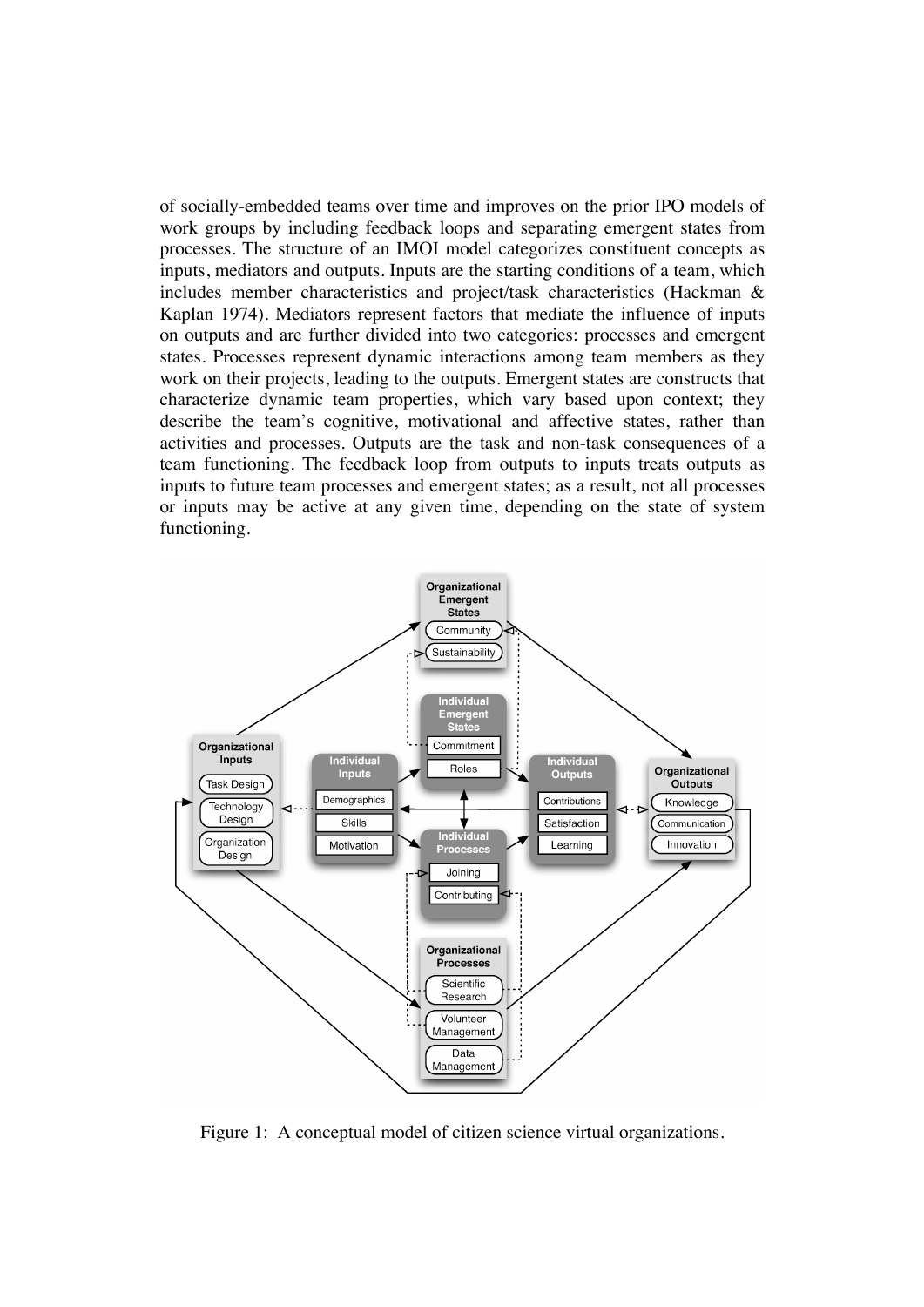In the remainder of this section, we present each of the elements of the model in more detail.

#### **4.1 Inputs**

Inputs are the starting conditions of a project, including both individual-level characteristics and project-level characteristics. At the individual level, staff and volunteers come to the project with diverse demographics, levels of skill and motivations for participation that affect their individual contributions to the project. While demographics and skills will vary among volunteers involved in different projects, both practical reports and academic theory suggest a number of common motivators for volunteerism, which may have differential effects on individual experiences and performance (Lawrence 2006, Cnaan & Cascio 1999).

At the organizational level, we examine the effects of organizational, task and cyberinfrastructure technology design. Organization design is a key point of differentiation between citizen science VOs and other scientific collaboratories. The configuration and geographical distribution of participants can vary widely, as can the size of the core research group, which can range from a single PI with a research assistant or two to an interorganizational network of governmental agencies, scientific researchers and nonprofit organizations, each with different interests to fulfill and resources to contribute. However, the overall structure is likely to mirror the core/periphery structure that describes many distributed projects with volunteer contributors: a core of highly involved project leaders, surrounded by a larger group of active volunteers and a still larger group of occasional contributors (Crowston, et al. 2006). One important difference in citizen science projects is that there are often formal status differences that separate these groups, e.g., most core participants likely have graduate training and formal roles in the projects, whilst other participants are lay volunteers.

The second organizational input, "task design", encompasses several related concepts. Task design in this context includes the research project design for the study, the job design for volunteers and researchers and the task design for citizen science protocols. Citizen science research designs and protocols must reflect careful consideration of job design and task design (Cohn 2008). Some tasks may be feasible and interesting for volunteers, with proper design, whilst others may have to be reserved for paid professional staff. Organization design theories link individual-level inputs and outputs (motivation and performance) to the task design (Ilgen & Hollenbeck 1991), as do theories of volunteerism (Pearce 1993, Wilson 2000).

Finally, technology design and use is of particular interest given the potential of cyberinfrastructure to support citizen science VOs, in particular with data management (Chin & Lansing 2004). Best practices guides recommend that project partnerships include a scientist and an educator to address the scientific and educational goals of the project and a technologist to address potentially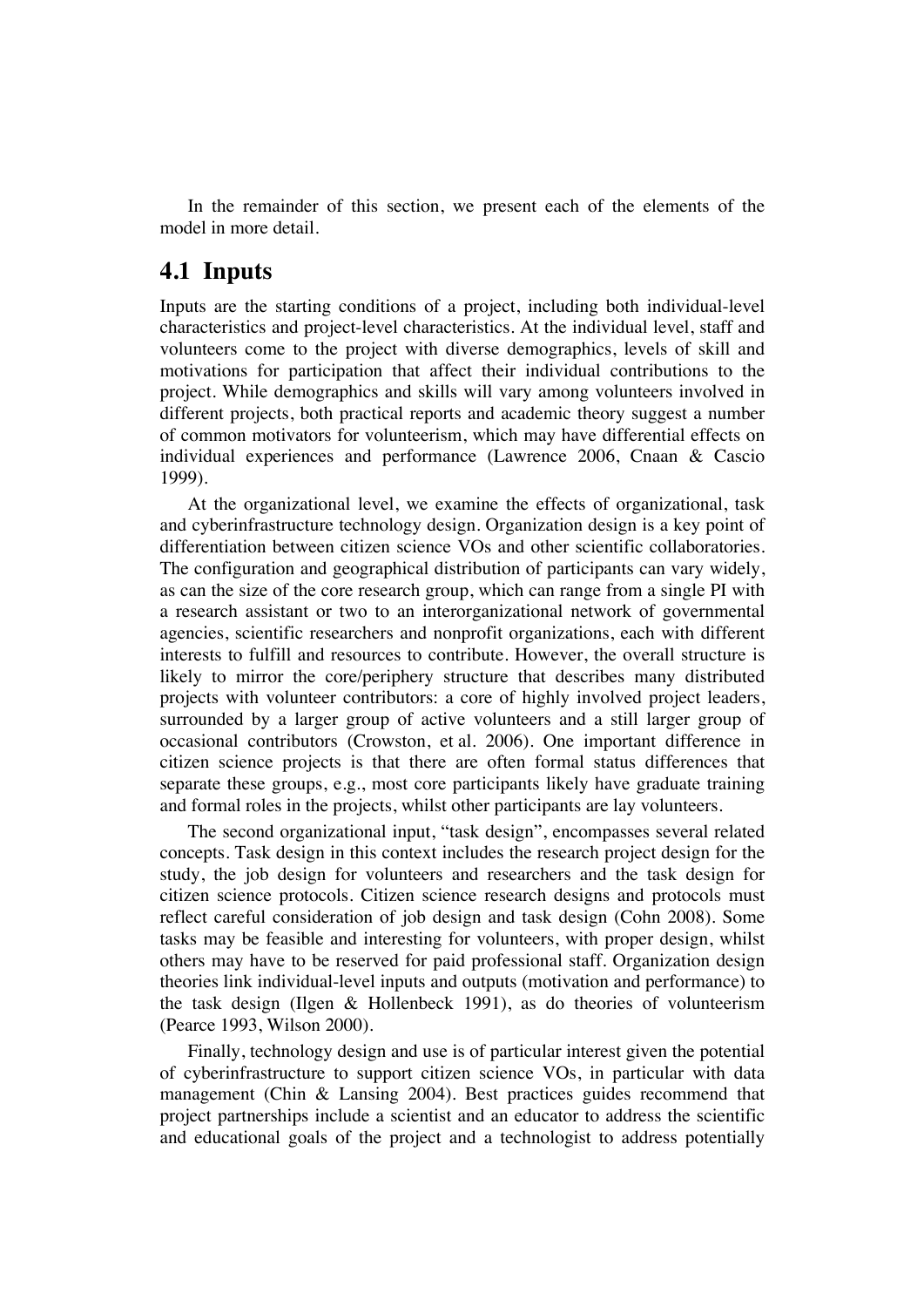substantial data management and information systems challenges (Bonney & LaBranche 2004). When considering how organization design and task design interact with technology in the context of scientific VOs, understanding the range of interactions between such diverse end users and the technologies that support participation is important to creating usable, robust cyberinfrastructure systems for collecting useful contributions from distributed volunteers (Luther, et al. 2009).

At the individual level, similarities to peer production models provoke the perennial questions about motivation to participate. While participation in peer production is generally expected to be motivated by self-interest, virtual citizen science projects appear more altruistic on the surface. In practice, this perception seems partially true; for example, participants in the *Galaxy Zoo* project report multiple motivations that reflect both altruism and self-interest (Raddick, et al. 2009b). In discussing virtual citizen science practices, Raddick:2009b also emphasize the potential social benefits arising from progressive levels of participant engagement in citizen science. This general model of progressive engagement is echoed elsewhere (e.g., Preece & Shneiderman 2009, Fischer 2002) and core-periphery models of voluntary participation, much like those seen in research on more traditional work groups (e.g., Cummings & Cross 2003), are a consistent feature across a number of these domains, such as open source (e.g., Crowston, et al. 2006).

### **4.2 Processes**

In the IMOI model, the inputs are conceptualized as influencing the effectiveness of projects through two sets of moderators, processes and emergent states. Processes are the dynamic interactions among group members leading to outputs. In this context, volunteer involvement can vary widely, including data collection, reduction and analysis tasks. Understanding these work practices is the first key to designing and supporting technological and social arrangements that support intellectual production and innovation in virtual citizen science projects.

At the organizational level, the processes of interest include that of scientific research itself. The nature of the research and discipline has an important influence on the kinds of data and analysis required and the mapping of tasks to different actors, e.g., volunteers or professional staff. Similarly, data management processes have a significant impact on project outcomes. A particular concern is the challenge facing interorganizational projects that must ensure interoperability and reliability of data created by volunteers. Finally, a unique aspect of this context is the applicability of volunteer management processes often associated with nonprofit management, e.g., recruitment, selection, orientation, training, supervision, evaluation, recognition and retention of volunteers (Pearce 1993).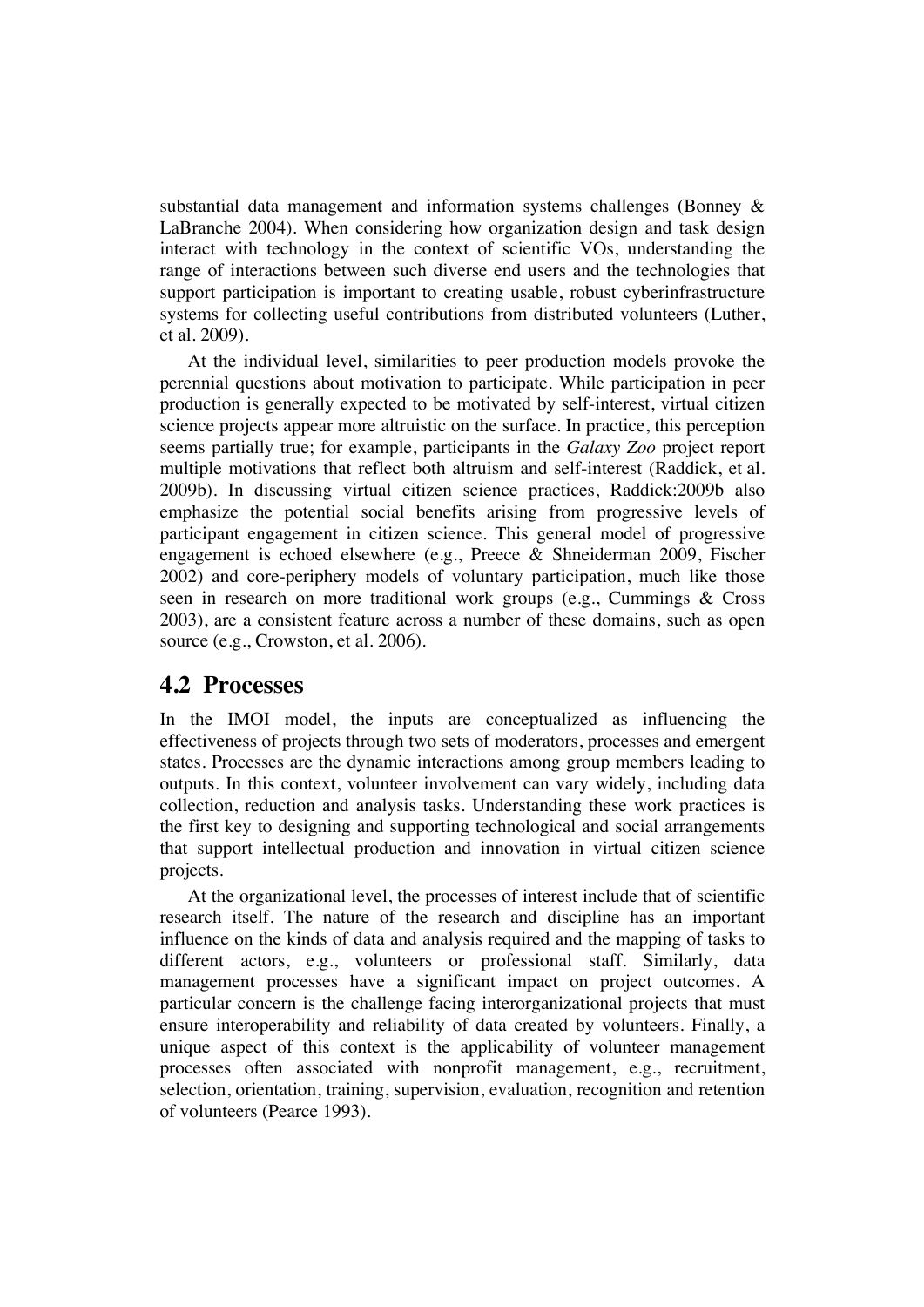## **4.3 Emergent States**

Emergent states are dynamic properties of the group that vary as a function of inputs and processes; past research suggests a number of potentially relevant emergent states. These include task-related factors that describe the state of the group in terms of its progress on the scientific task, as well as social factors that describe social states of the group that enable that work (Lee, et al. 2006). At the level of the project, research on other kinds of VOs has identified the importance of factors such as trust, cohesion, conflict and morale that affect the sense of group community and thus its long-term sustainability (Markus, et al. 2000).

At the individual level, the evolution of volunteers through different roles in the group, from new volunteer through sustained contributor and potentially to more central roles, is relevant to organization design. A related concern is volunteers' level of commitment to the project and how it influences their task performance (Cnaan & Cascio 1999). Understanding how these factors affect the social and technological barriers to and enablers of participation is important for effective cyberinfrastructure and organization designs.

Processes and emergent states are conceptualized as moderating the relation between inputs and outputs of the project in the IMOI model. At the individual level, the input elements of organization, task and technology design affect motivation and participation of distributed volunteers (Lawrence 2006, Sproull & Kiesler 2005). At the project level, they may transform the means of production of scientific knowledge, shaping the demand for supporting cyberinfrastructure and potentially transforming the organization design.

## **4.4 Outputs**

Finally, outputs represent task and non-task consequences of a functioning group, signaling effectiveness. At the individual level, the task outputs are contributions, often raw or processed data, although other contributions may be possible. In addition to the individual-level outputs, a citizen science VO will have outputs at the project level, such as the scientific knowledge created from the data. Innovative findings, processes and tools can also emerge from involving the public in scientific research, with the potential for dramatic discoveries like Hanny's Voorwerp.

Hackman's (1987) model of group effectiveness also includes non-task outputs. Satisfaction of individual participants' needs, such as individual learning and personal satisfaction, are measures of effectiveness closely related to the educational mission of many citizen science projects. Finally, Hackman also includes the group's continued ability to work together, speaking to the sustainability of the project's goals and social structure. In other words, a VO is not effective if it achieves a goal but drives away participants in the process.

An important feature of the IMOI model is that outputs themselves become future inputs to the dynamic processes. Positive personal outcomes can lead to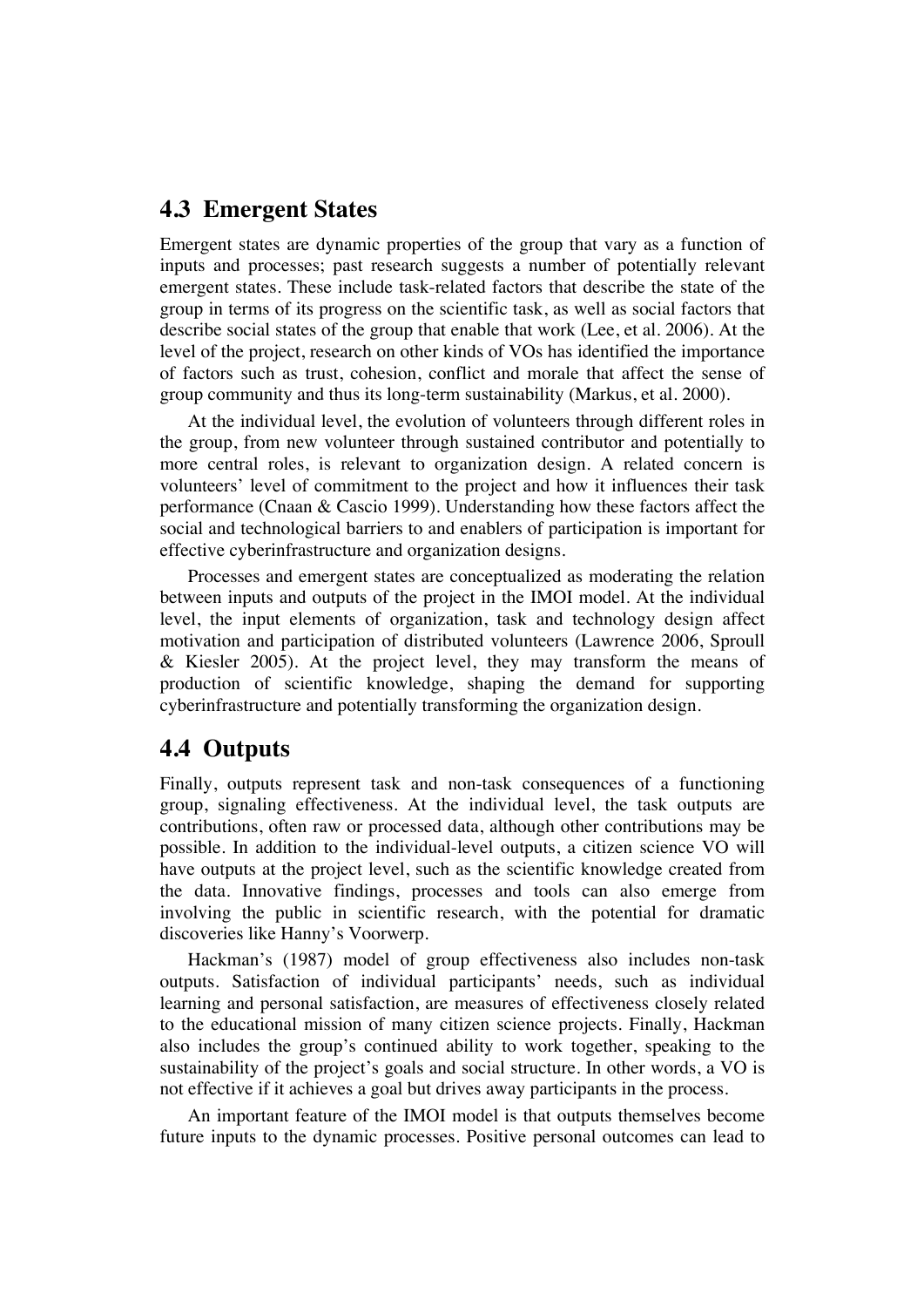increased motivation for future participation and individual learning can increase a member's ability to contribute. At the project level, learning may lead to innovation in research approach, resulting in changes to the task design and group processes. Positive project outputs may lead to increased interest among practitioners in engaging the public in research and increased visibility for the project, helping to recruit and retain additional volunteers. At the societal level, the success of a project may affect public participation in and perception of science, create informal learning opportunities and enable knowledge production at an unprecedented pace and scale (Trumbull, et al. 2000, Cohn 2008).

# **4.5 Relationships Between Levels**

To capture the interplay between dynamics at the level of individual members and the overall project, in this model, we nested two IMOI models. The organizational and individual levels are differentiated in order to better guide organization design and engineering goals while recognizing that many of the individual-level characteristics that are relevant to decision-making are outside of the direct control of project organizers. For example, the member characteristics identified as inputs in the FLOSS model are separated from those factors that are more readily influenced by the top-down styles of organizing that dominates current citizen science practices.

In the model, the individual level and organizational level IMOI models are connected with dashed lines, representing potentially interesting connections between individual participation and organizational operation. These connections are drawn from the literature on organizational behavior and volunteerism to better reflect the phenomenon, as the organizational behavior literature makes assumptions about the relationships between individuals and organizations which must be validated against findings from studies of volunteer management for transfer to a context of voluntary participation.

For example, the joining process at the individual level—typically an online registration—are affected by the volunteer management processes and scientific research processes occurring at the organizational level. Although surveying a sample of citizen science projects confirms that relatively few projects have volunteer screening processes that would prevent individual participation based on member characteristics, an example of this relationship can be seen in another astronomy citizen science project, NASA's *Stardust@home*<sup>4</sup> . In order to ensure quality outcomes, would-be participants must pass a relatively challenging test to demonstrate adequate skill in using the "Virtual Microscope" to locate particles collected from outer space before online registration is even permitted. The link between these joining and research processes, as well as other connections shown in the IMOI model, makes explicit our expectations about the broader context of citizen science VOs. These relationships can be examined

 $\frac{1}{4}$ http://stardustathome.ssl.berkeley.edu/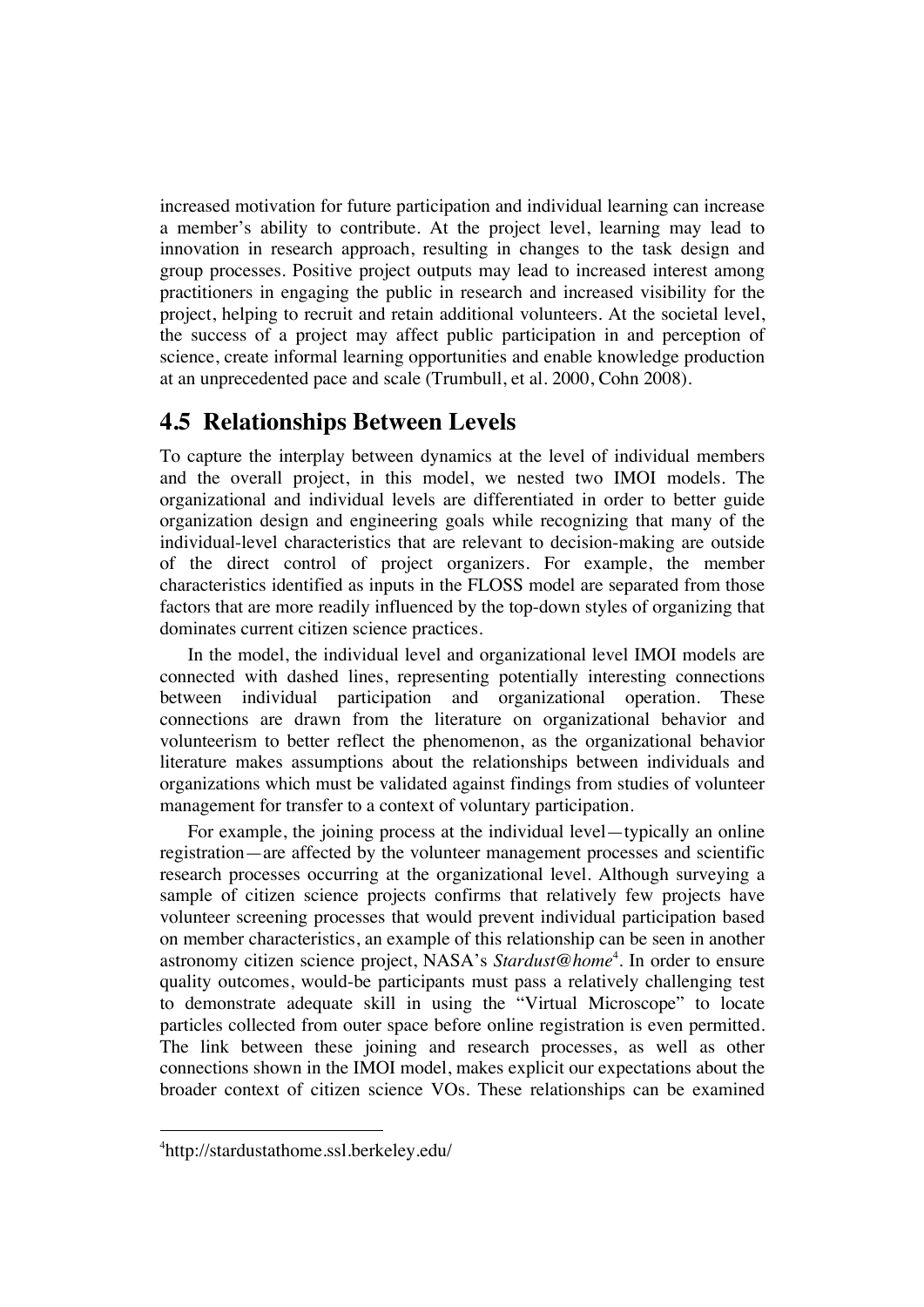more closely through empirical studies to verify or disconfirm the usefulness of these links and concepts, providing insight for revisions and further model development.

## **5 Discussion and Future Work**

The IMOI model presented in this paper provides an example of using an existing theoretical framework as a template for a contextualized conceptual model suitable for guiding research in a novel context. In this section, we discuss the exploratory research it guides.

This conceptual model is currently being employed as part of an exploratory study. The goal of the study is to develop a refined model for further research, and to guide cyberinfrastructure and organization design for citizen science VOs. The larger study design involves developing a typology of citizen science projects, which provides input to refinement of the conceptual model. The typology will provide a resource for multiple practitioner audiences and is guiding case selection for in-depth studies to validate and further refine the conceptual model.

For the initial stage of research, semi-structured interviews with citizen science project organizers focused on understanding the inputs and processes at the project and individual levels. Therefore, interview questions inquired into how organizers became involved in their current projects and how they were involved with the scientific, volunteer and data management aspects of the project. The participants' responses confirmed the relevance of the contextspecific organizational inputs and processes and touched on several other constructs identified in our model.

Participant observation provided triangulation for the interview responses and fieldwork also demonstrated the relative influence of some factors in different contexts of activity. However, inductive content analysis coding also yielded additional themes to consider. Some of these are more specific types of inputs, outputs, or processes; for example, the relevant scientific research processes can refer to study development, pilot testing, data collection, analysis, or quality control, among other processes. Each of these processes is differently impacted by the inclusion of the public in scientific research. Most other emergent themes relate to the physical contexts and cultural environments in which the project operates (Wiggins 2010), which are characteristics that don't fit neatly into the current model, suggesting a point for future revision of the model.

The conceptual model described here has provided direction for initial exploratory research and suggested directions for future work to further develop and validate the model. In particular, the preliminary findings suggest that adopting the project rather than the organization as the unit of analysis will make the model more consistent with empirical observation without imposing the assumptions about organizational arrangements that are implicit in the current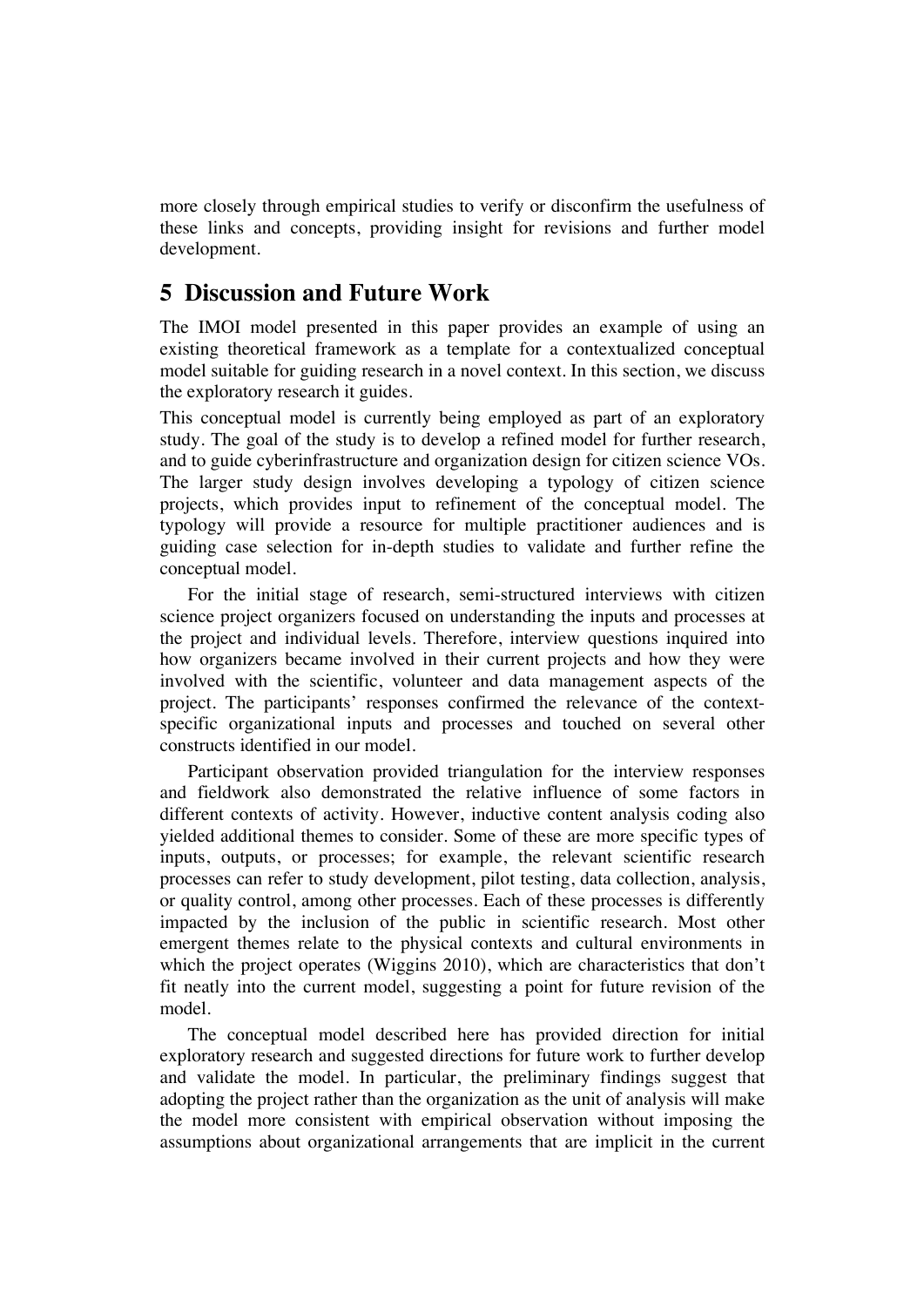conceptual model. Empirical research found that the standard organizational forms can be overly simplistic or otherwise inadequate as a basis for understanding organizing in citizen science VOs (Wiggins 2010). The project level of group interaction is distinct from those of small work groups and organizations (Grudin 1994), which has implications for organization design efforts. Project teams and communities of practice can be distinguished by their goal orientation among other features (Wenger 1999), but empirical observation of citizen science VOs to date indicates a hybrid "community of purpose" might better describe many projects, with characteristics of both a project team and a community of practice or interest. Revisions based on the initial empirical findings will strengthen the model by reconceptualizing structures and processes to better accommodate the wide variety of ways that projects organize their activities.

## **6 Conclusion**

In summary, synthesizing elements of prior research on small groups with contextually relevant concepts provides a theoretical foundation for studying the organization of large numbers of virtual volunteers for scientific research. Several differences in settings between prior work and the citizen science VO context suggest the need to both validate the applicability of this body of theory and search for possible extensions.

This paper contributes a multi-level design-oriented conceptual model for organizing investigation into the impact of design on scientific research by distributed volunteers in collaboration with scientists. The discussion also describes the process of model development through contextualization of an existing theoretical framework. Finally, the conceptual model complements the prior research on scientific collaboratories and cyberinfrastructure projects by developing a theoretical foundation to understanding the design of virtual organizations that involve the public in scientific research.

## **7 Acknowledgements**

This work was partially supported by U.S. NSF grant 09-43049, "VOSS: Theory and design of virtual organizations for citizen science".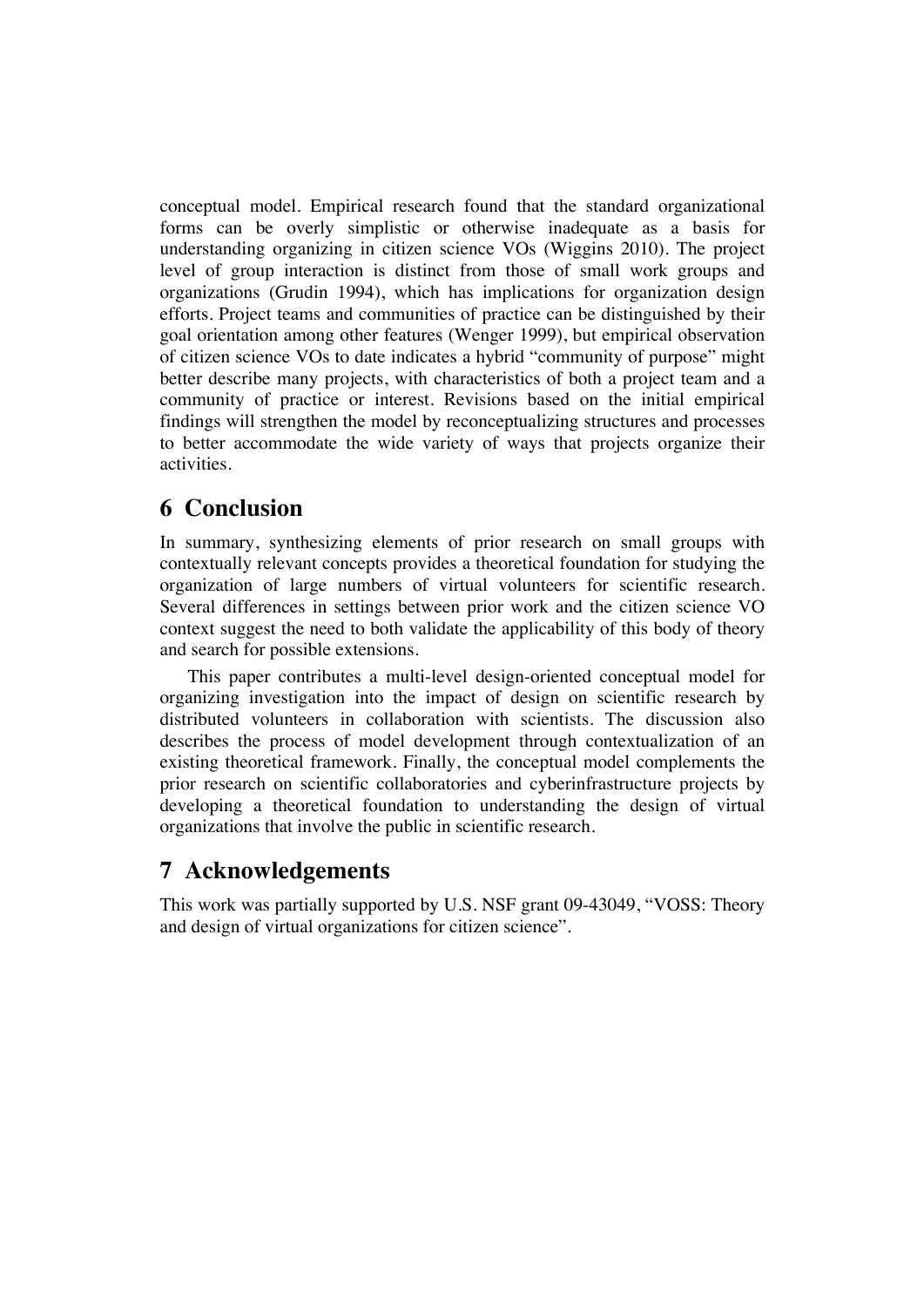#### **References**

- C. Baretto, et al. (2003). 'A Model for Integrating the Public into Scientific Research'. *Journal of Geoscience Education* **50**(1):71–75.
- Y. Benkler (2002). 'Coase's Penguin, or, Linux and the Nature of the Firm.'. *Yale Law Journal* **112**(3):367–445.
- R. Bonney & M. LaBranche (2004). 'Citizen Science: Involving the Public in Research'. *ASTC Dimensions* p. 13.
- R. Bonney & J. L. Shirk (2007). 'Citizen Science Central'. *Connect* pp. 8– 10.
- D. Brossard, et al. (2005). 'Scientific Knowledge and Attitude Change: The Impact of a Citizen Science Project'. *International Journal of Science Education* **27**(9):1099–1121.
- B. Butler (2001). 'Membership size, communication activity, and sustainability: A resource-based model of online social structures'. *Information Systems Research* **12**(4):346–362.
- G. Chin, Jr. & C. Lansing (2004). 'Capturing and supporting contexts for scientific data sharing via the biological sciences collaboratory'. In *Proc. CSCW 2004*, pp. 409–418.
- A. Cho & D. Clery (2009). 'International year of astronomy: Astronomy Hits the Big Time'. *Science* **323**(5912):332.
- F. Clark & D. Illman (2001). 'Dimensions of civic science: Introductory essay'. *Science communication* **23**(1):5.
- R. A. Cnaan & T. A. Cascio (1999). 'Performance and commitment: Issues in management of volunteers in human service organizations'. *Journal of Social Service Research* **24**:1–38.
- J. P. Cohn (2008). 'Citizen Science: Can Volunteers Do Real Research? '. *BioScience* **58**(3):192–107.
- C. B. Cooper, et al. (2007). 'Citizen Science as a Tool for Conservation in Residential Ecosystems'. *Ecology and Society* **12**(2).
- K. Crowston, et al. (2005). 'Effective work practices for FLOSS development: A model and propositions'. In *Proceedings of the 38th Hawai'i International Conference on System Sciences*, Big Island, Hawai'i.
- K. Crowston & B. Scozzi (2008). 'Coordination practices within Free/Libre Open Source Software development teams: The bug fixing process'. *Journal of Database Management* **19**(2):1–30.
- K. Crowston, et al. (2006). 'Core and periphery in Free/Libre and Open Source software team communications'. In *Hawai'i International Conference on System Sciences*, vol. 39, p. 118. IEEE.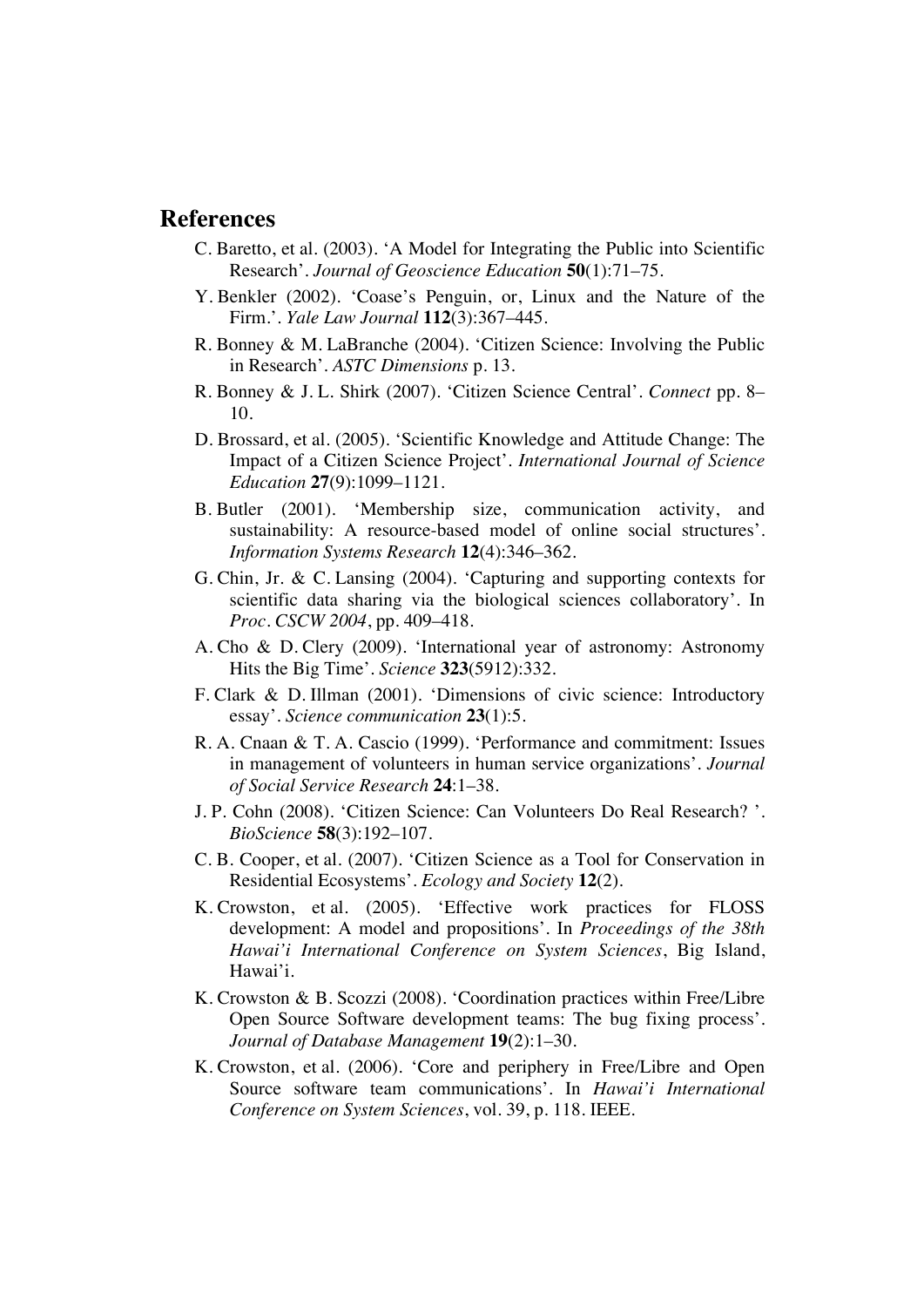- J. Cummings & R. Cross (2003). 'Structural properties of work groups and their consequences for performance'. *Social Networks* **25**(3):197–210.
- D. G. Delaney, et al. (2007). 'Marine invasive species: validation of citizen science and implications for national monitoring networks'. *Biological Invasions* pp. 1573–1464.
- P. Edwards, et al. (2009). 'Introduction: An Agenda for Infrastructure Studies'. *Journal of the Association for Information Systems* **10**(5):364–374.
- T. Finholt (2002). 'Collaboratories'. *Ann. Rev. Info. Sci. Tech.* **36**(1).
- K. Firehock & J. West (1995). 'A Brief History of Volunteer Biological Water Monitoring Using Macroinvertebrates'. *Journal of the North American Benthological Society* **14**(1):197–202.
- G. Fischer (2002). 'Beyond 'couch potatoes': From consumers to designers and active contributors'. *First Monday* **7**(12-2).
- L. Fore, et al. (2001). 'Assessing the performance of volunteers in monitoring streams'. *Freshwater Biology* **46**:109–123.
- A. Forte & A. Bruckman (2008). 'Scaling consensus: Increasing decentralization in Wikipedia governance'. In *Proceedings of the 41st Hawai'i International Conference on System Sciences*, Big Island of Hawai'i. IEEE.
- P. A. Freeman, et al. (2005). 'Cyberinfrastructure for science and engineering: Promises and challenges'. *Proceedings of the IEEE* **93**(3):682–691.
- J. Grudin (1994). 'Groupware and social dynamics: eight challenges for developers'. *Communications of the ACM* **37**(1):92–105.
- R. A. Guzzo & M. W. Dickson (1996). 'Teams in organizations: Recent research on performance and effectiveness'. *Annual Review of Psychology* **47**:307–338.
- J. Hackman (1987). 'The design of work teams'. *Handbook of organizational behavior* **315**:342.
- J. R. Hackman & R. Kaplan (1974). 'Interventions into group process: An approach to improving the effectiveness of groups'. *Decision Sciences* **5**:459–480.
- J. R. Hackman & C. G. Morris (1978). 'Group tasks, group interaction process, and group performance effectiveness: A review and proposed integration'. In L. Berkowitz (ed.), *Group Processes*, vol. 8 of *Advances in Experimental Social Psychology*, pp. 45–99. Academic Press, New York.
- C. Haythornthwaite (2009). 'Crowds and Communities: Light and Heavyweight Models of Peer Production'. In *Proceedings of the Hawai'i International conference on Systems Sciences, 2009*.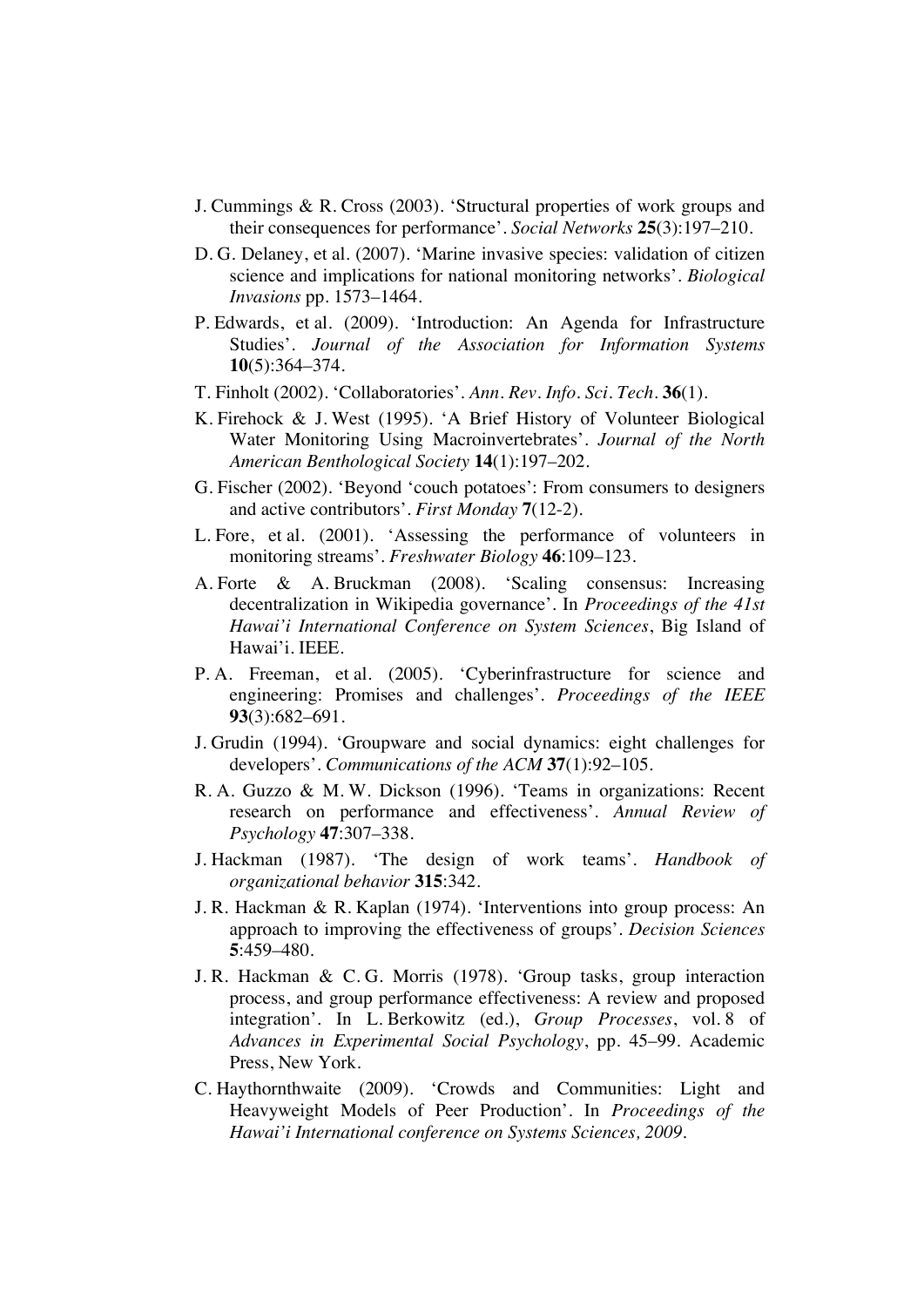- V. Hepsш, et al. (2009). 'Ecologies of e-Infrastructures'. *Journal of the AIS* **10**(5):430–446.
- T. Hey & A. E. Trefethen (2005). 'Cyberinfrastructure for e-science'. *Science* **308**(5723):817–821.
- J. Howe (2006). 'The rise of crowdsourcing'. *Wired Magazine* **14**(6):1–4.
- D. R. Ilgen & J. R. Hollenbeck (1991). 'The structure of work: Job design and roles'. *Handbook of Industrial and Organizational Psychology* **2**:165–207.
- D. R. Ilgen, et al. (2005). 'Teams in organizations: From Input-Process-Output Models to IMOI Models'. *Annual Review of Psychology* **56**:517–543.
- S. Jackson, et al. (2007). 'Understanding infrastructure: history, heuristics, and cyberinfrastructure policy'. *First Monday* **12**(6).
- M. Krasny & R. Bonney (2005). *Environmental Education Through Citizen Science and Participatory Action Research*, chap. Ch. 13. Environmental education and advocacy : changing perspectives of ecology and education. Cambridge University Press, New York.
- A. Lawrence (2006). "No Personal Motive? ' Volunteers, Biodiversity, and the False Dichotomies of Participation'. *Ethics, Place & Environment: A Journal of Philosophy & Geography* **9**(3):279–298.
- K. Lawrence, et al. (2007). 'Warm Fronts and High Pressure Systems: Overcoming Geographic Dispersion in a Meteorological Cyberinfrastructure Project'. In *Hawaii International Conference on Systems Sciences*, vol. 40, p. 675. IEEE.
- C. P. Lee, et al. (2006). 'The human infrastructure of cyberinfrastructure'. In *Proceedings of the Conference on Computer-supported Cooperative Work (CSCW)*, pp. 483–492, New York, NY, USA. ACM.
- K. Luther, et al. (2009). 'Pathfinder: an online collaboration environment for citizen scientists'. In *Proceedings of the Conference on Human Factors in Computing Systems(CHI)*, pp. 239–248.
- M. A. Marks, et al. (2001). 'A Temporally Based Framework and Taxonomy of Team Processes'. *Academy of Management Review* **26**(3):356–376.
- M. Markus, et al. (2000). 'What makes a virtual organization work? '. *Sloan Management Review* **42**(1):13–26.
- J. E. McGrath & A. B. Hollingshead (1994). *Groups Interacting With Technology*. Sage, Thousand Oaks, CA.
- O. Nov (2007). 'What motivates Wikipedians? '. *Communication of the ACM* **50**(11):60–64.
- J. Pearce (1993). *Volunteers: The organizational behavior of unpaid workers*. Routledge.